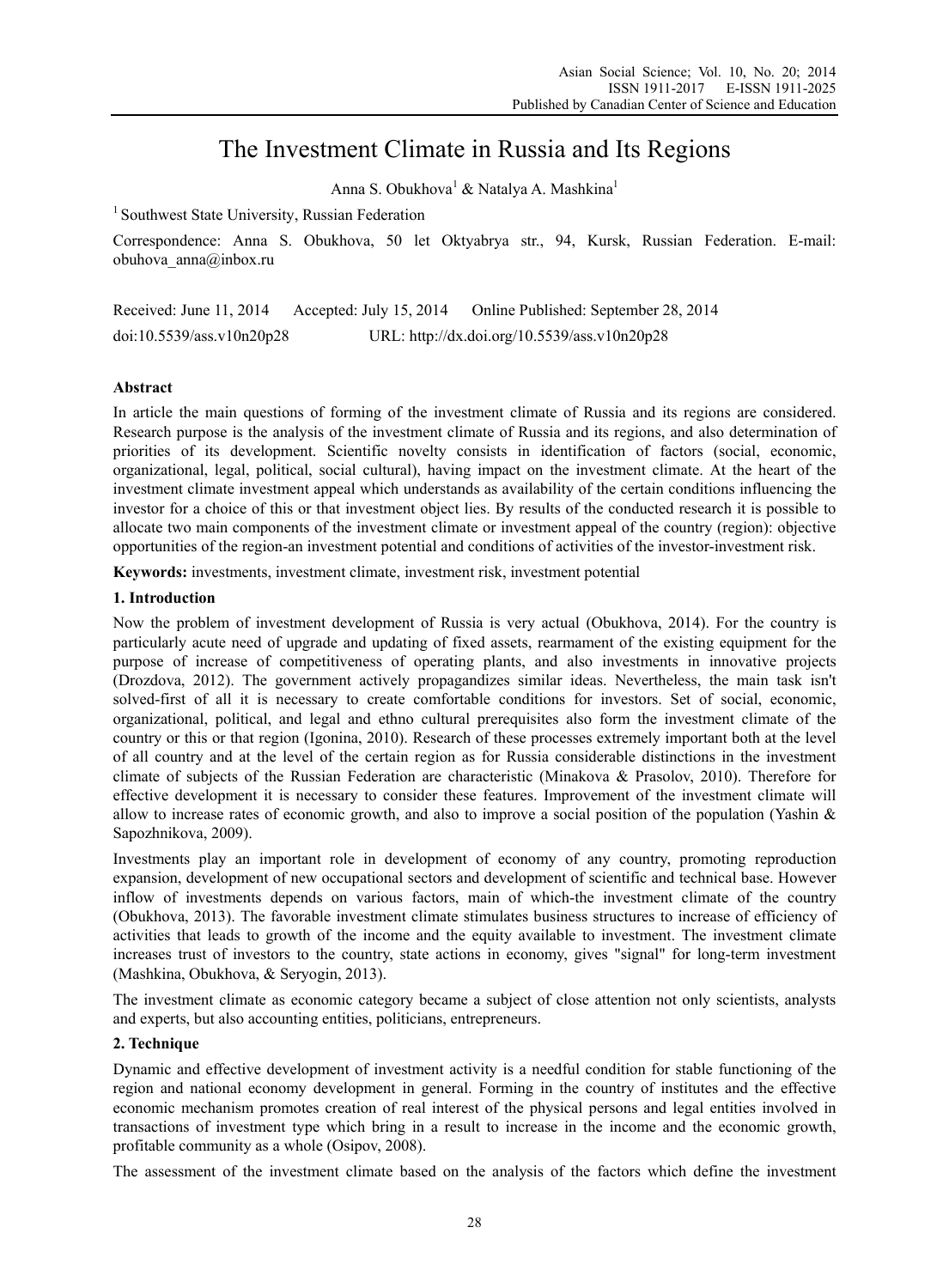climate and promote economic growth. Output parameters and input parameters are usually applied in country. Input parameters define the output parameters value and determine the countries potential on development of investments and risk of their implementation. Among the mare (Obukhova, 2013):

- natural resources and ecology condition;
- quality of labor power;
- level of development and availability of objects of infrastructure;
- political stability and predictability, probability of emergence of force major circumstances:
- microeconomic stability: budget condition, paying balance, state, including external debt;
- quality of public administration, politician of the central and local authorities:
- quality of the taxation system and level of tax burden;
- quality of a bank system and other financial institutions; availability of crediting;
- openness of economy, the rule of trade with foreign countries;

- administrative, technical, information and other barriers of an entrance on the market; monopolism level in economy.

Tendencies of forming of the investment climate of this or that region are under the influence of two groups of factors.

The first of these groups covers all-country signs. However, some of factors constituting in this group rather regularly "are projected" on the investment climate of all regions of Russia. Other formally all-federal components of the investment climate "are projected" on investment appeal of the Russian regions very unequally.

The second group of factors of the investment climate at the regional level-peculiar features or signs of this specific region. Respectively it is possible to speak, on the one hand, about components of the investment climate of the region which to some extent lie in the sphere of controllability of the subject of Federation, and with another-about factors impact on which is within powers of the federal center. With respect thereto work on forming of the favorable investment climate in regions of Russia, including regarding attraction of foreign investments, seems only as result of close interaction of Federation and its subjects, interaction on the basis of balance of interests and accurate differentiation of the corresponding circle of managerial powers.

It is obvious that the circle of constituent elements (factors) of the investment climate at federal and regional levels can repeat, however the importance of these composed will significantly change. So, from the point of view of legislative components preferential value has federal level of regulation: here "weight" of this components is significantly higher, as the importance of legislative regulation of investment process at the regional level 10 times less. Approximately the same can be told about tax problems: today possibilities of regions on involvement of investors by tax privileges are very limited to, as a rule, permitted discount on the income tax and privileges on the property tax of legal entities (Yashin & Sapozhnikova, 2009).

At federal level the foundation of activities of the Russian stock market is laid also. Its condition also is important criterion of an assessment of the investment climate at the all-country and regional level. Macroeconomic processes and rule-making activities at nation-wide level in a preferential measure create also such components of the investment climate, as amount and the structure of the domestic consumer market determined by solvent demand, rate of inflation, reliability of a bank system, a guarantee of protection of the property rights (Kobozev, 2010).

At the level of the region such components of the investment climate, as availability of these or those types of natural riches, transport availability of the territory to various forms of economic development are most significant; efficiency of regulation of the land relations; effective interaction of governing bodies of the subject of Federation and local government bodies; debureaucratization of regional and local administrative personnel. General development of basic institutes of the market and entrepreneurship is important for forming of the favorable investment climate, in particular, Wednesdays of small and average entrepreneurship also. Essential value at the regional level has also ability of local business elite and management structures supporting it to develop and advance high-quality investment projects, to offer investors ready building sites. The positive response of potential investors always causes readiness of regional and local administrations to adopt effectively under certain conditions on itself the solution of the social problems connected with creation and functioning of new productions, etc.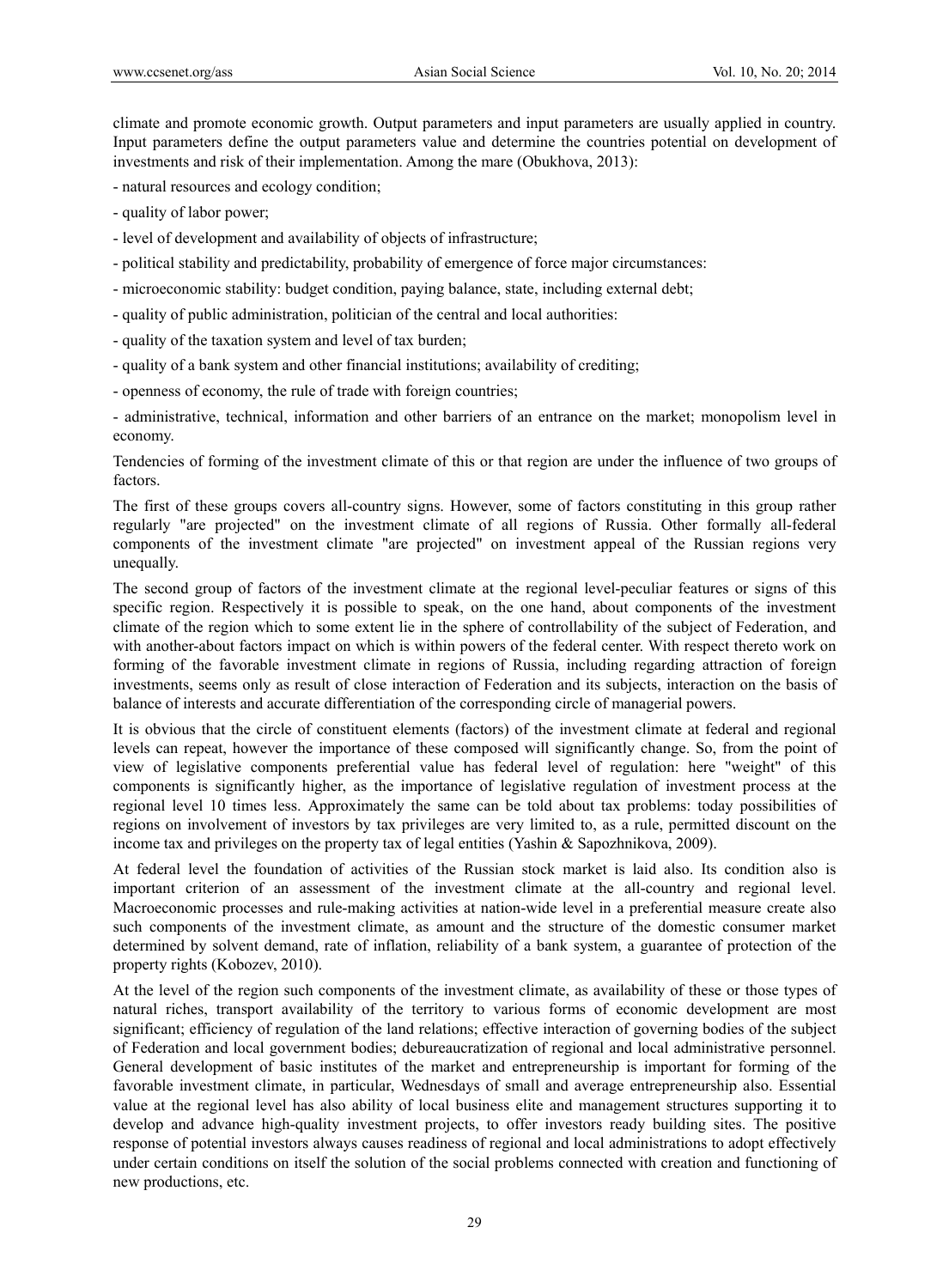Remaining macroeconomic stability, and also the favorable tendencies determining general predictability of an economic and political country situation in the next years has a positive impact on mood of foreign investors. It, first of all, positive growth rates of the main macroeconomic indicators, first of all industrial production; decrease in inflation rates, exchange rate stability; growth of the internal consumer demand caused by growth of real incomes of the population; rather high rates of gold and foreign exchange reserves; high-quality servicing according to available liabilities of a public debt of Russia.

The variety of conditions and factors under the influence of which there is a development of territorial subjects of the Russian Federation at the present stage, determine an urgent need in development of single system approach to an assessment of investment appeal of the regions, considering all conditions and factors of their investment development (Mashkina, Obukhova, & Seryogin, 2013).

In our opinion, now it is possible to allocate three most characteristic approaches to an assessment of the investment climate. The first approach is based on identification of the certain fundamental, characteristic factor which availability unambiguously determines investment appeal of the region. This approach-mainly microeconomic. Its basis is constituted by estimates of macroeconomic nature (dynamics and gross domestic product structure, amount and structure of industrial production; investment behavior, dynamics of various categories of consumer spending and other).

The second approach relies on accounting of a number of various factors which, from the point of view of the influence on investment appeal of the region, are considered as the equivalent. And each factor is characterized by a certain set of indicators. Here are considered: characteristic of economic potential; general terms of managing; development of market infrastructure; political, social and social cultural, organization-legal, financial and other factors (Kobozev, 2010).

In case of multiple-factor approach to an assessment of the investment climate of economic systems of different level as a summary indicator the amount of a set of the weighted average estimates on all factors acts.

The third approach-risk. His supporters as components of the investment climate consider two main criteria: condition of an investment potential and investment risks, level of investment risks and social and economic potential. The first option of risk approach to the analysis of the investment climate in Russia in subjects of Federation is used within several last years by specialists of Expert RA rating agency, and it is expected the strategic investor.

At the heart of the concept of the second option of risk approach the assessment of level of the investment climate from a line item of development of regional public system as a whole lies. Thus in addition to other indicators the human potential, material resources of development, a socio-political situation and factors of policy risk, state of the economy and level of management by it are considered (Osipov, 2008).

Thus, there is a need of further researches and development of system approach to an assessment of the investment climate of Russia and its regions. Today rating evaluation methods of the investment climate are important political and economic factor of development of the territories. The unified technique of creation of ratings doesn't exist at least because at experts approaches to the analysis of some risks differ. The main thing that distinguishes ratings and determines their choice-a certain set of criteria of an assessment, and also competence of analysts.

### **3. Results**

For the characteristic of investment appeal there are no special indicators. The credit ratings created by large international rating agencies serve as their substitute.

The financial crisis which has begun in 2008, mentioned economy of Russia and displaced its indicators down in credit ratings. So, for example, in a rating of global competitiveness 2010-2011gg.published by analytical group of the World economic forum, the Russian Federation is on the 63rd place (in 2007 I took the 43rd place). It is thus noted that competitiveness of the country suffers because of an inefficient antimonopoly policy and serious restrictions in the trade sphere, including foreign economic activity and tough regulation of foreign participation.

For an assessment of the investment climate it is necessary to determine, what spheres of national economy are priority for investors (Abramova, 2009). Owing to the backwardness and extreme riskiness small business remains unattractive for the Russian and foreign investors. Because of low cost of labor power and low cost of capital construction of an investment into production of consumer goods of national consumption go to the countries of South East Asia. The main investment and attractive objects in national economy are:

- transport and communication;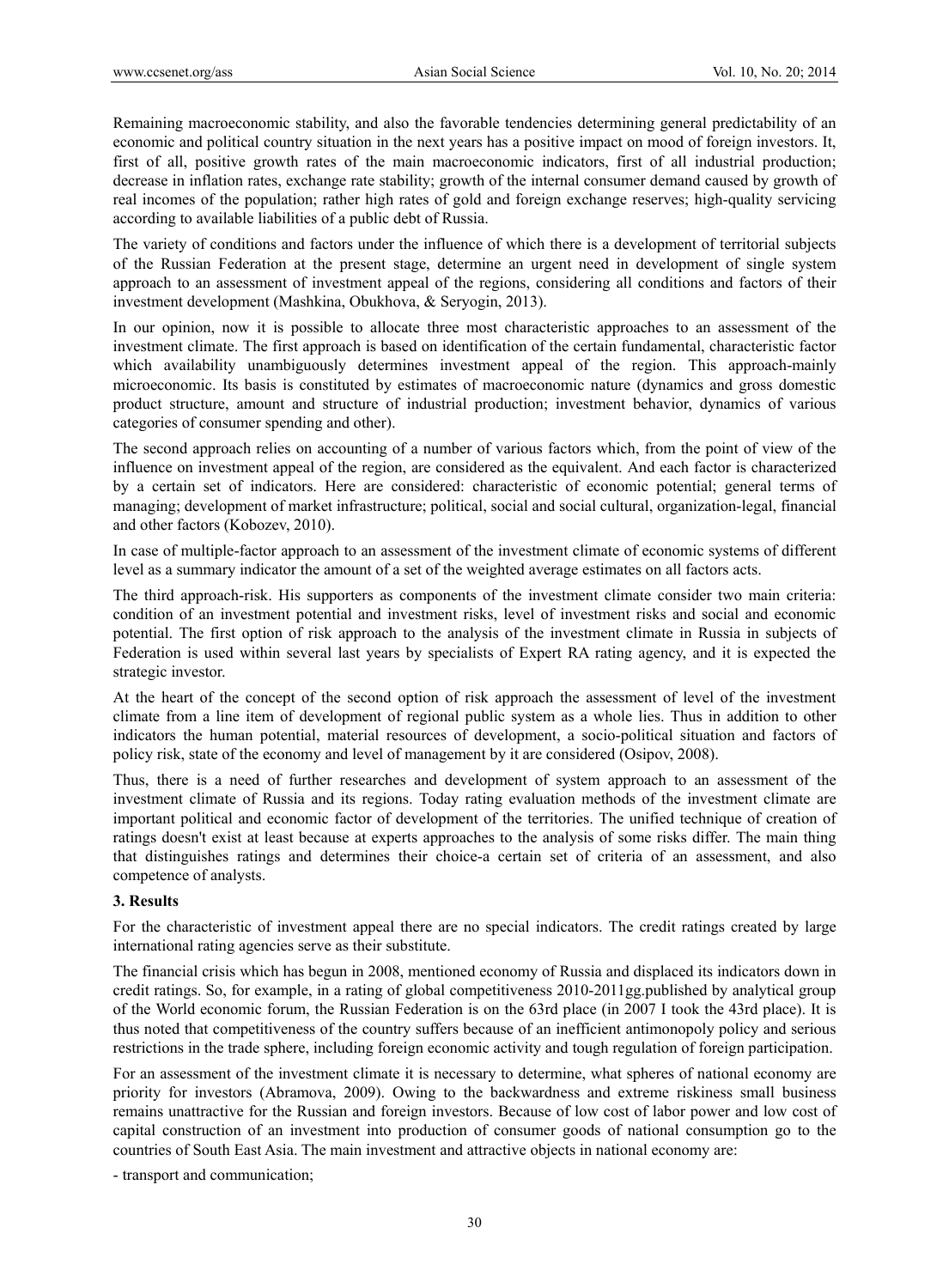- transactions with immovable property;
- lease and provision of services;
- mining;
- processing productions.

According to Roster, the structure of foreign investments includes direct investments, portfolio investments and other investments. In Figure 1 dynamics of change of size of foreign investments is provided (Federal State Statistics Service//http://www.gks.ru).



Figure 1. Dynamics of change of size of foreign investments

As of 2013 the structure of foreign investments is provided: 15.35%-direct investments; 0.64%-portfolio investments; 84.01%-other investments (the trade and other credits). i.e., the main part (84.01%) investments arriving to Russia is the credits of foreign countries. Their main flow is directed on the following industries: the wholesale trade, processing productions, mining, transport and communication.

Leading line items according to the investment climate in regions of Russia are taken by Expert rating agency. From 2 ratings given on drawing it is visible that any of regions of the Central federal district isn't provided in group of the maximum potential and minimum risk. Only Lipetsk region has minimum risk in case of the lowered potential. The maximum potential, and in case of minimum risk, in the Central federal district the Moscow region possesses. Moscow is in category of high potential and moderate risk. These two subjects possess the greatest potential, and nearly 21% of all investment potential of the Russian regions is the share of them.



Figure 2. Distribution of regions of the central federal district on the investment climate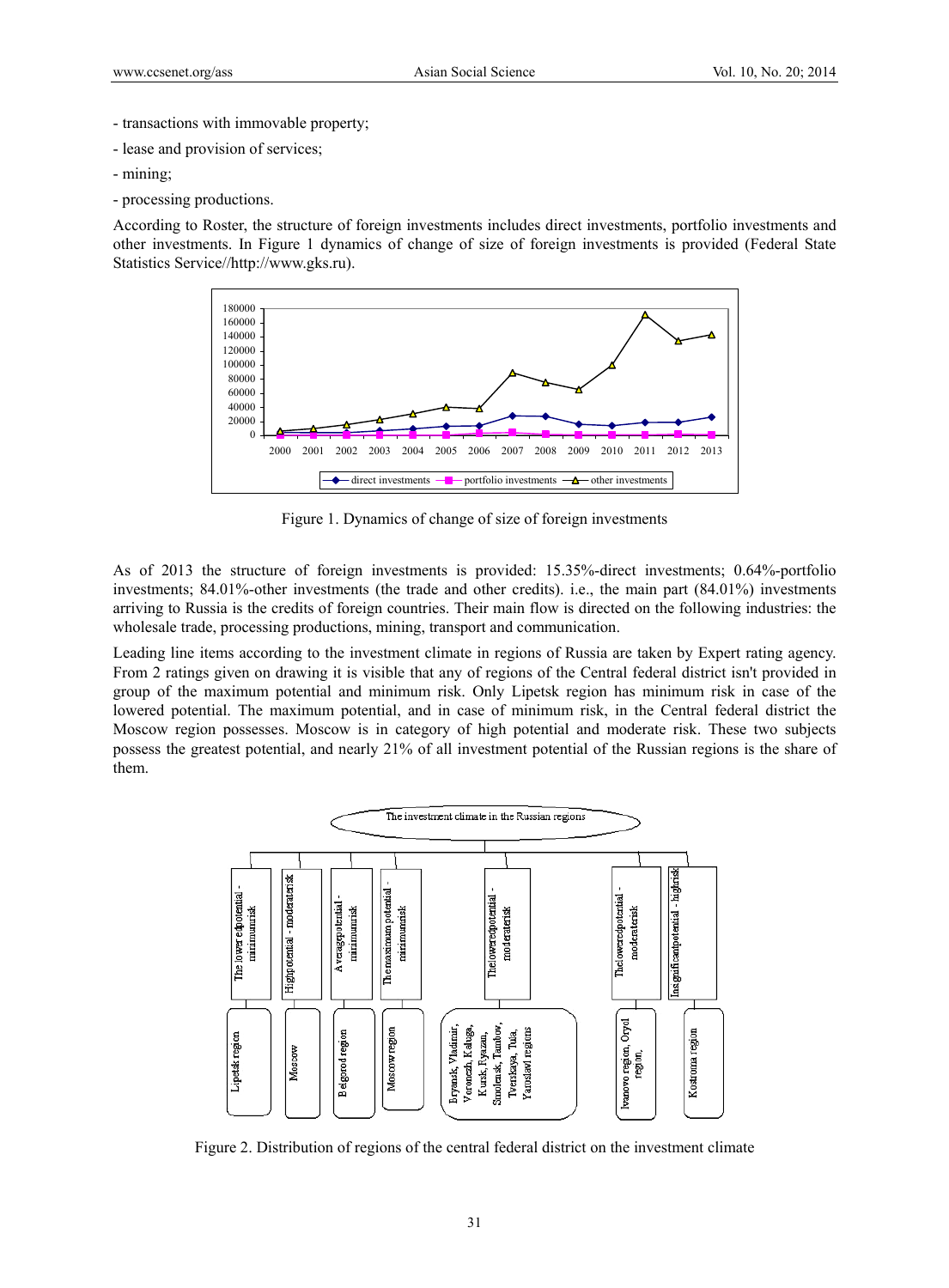The majority of regions of the Central federal district including Kursk region, are characterized by the lowered potential and moderate risk. 8.8% of an investment potential of all Russia are the share of them. The worst situation in the Kostroma region, possessing the insignificant potential and high degree of riskiness of an investment of assets. The smallest risk investments of financial resources in the Belgorod, Lipetsk, Moscow areas in decreasing order possess (Mashkina, Obukhova, & Seryogin, 2013).

Now Russia represents set of the extremely heterogeneous on level of economic development of regions. Sharp distinction between their financial, resource and raw, innovative, labor potentials conducts to a problem of big regional investment disproportions (Obukhova, 2014). Researches witness that in Russia interregional differentiation, including on the volume of investment into fixed capital amplifies.

As appears from table 1 data, first place from regions of the Central federal district by criterion of size of investments into fixed capital on one person is won by Lipetsk, Kaluga and Belgorod areas. Among lagging behind such regions, as the Ivanovo, Oryol and Kostroma areas.

Kursk region gets to number of the subjects showing average values of capital investments on one inhabitant (39, 7 thousand rubles) that provided it the 49th place among all regions of Russia.

We will provide graphical model of regression dependence between the volume of investment into the main of the equity and GRP of regions: u=74.83+1.86\*kh.

Table 1. Interrelation identification between the volume of investment into fixed capital and GRP of regions of the Central federal district

| Region          | of<br>Volume<br>investment<br>per<br>capita,<br>thousand<br>rubles. | GRP<br>thousand<br>rubles<br>per<br>thousand<br>capita,<br>rubles. | Region                                                               | of<br>Volume<br>investment<br>per<br>thousand<br>capita.<br>rubles. | <b>GRP</b><br>thousand<br>rubles<br>per<br>capita,<br>thousand<br>rubles. |
|-----------------|---------------------------------------------------------------------|--------------------------------------------------------------------|----------------------------------------------------------------------|---------------------------------------------------------------------|---------------------------------------------------------------------------|
| Lipetsk         | 80,4                                                                | 216,8                                                              | Tula                                                                 | 42,4                                                                | 152,3                                                                     |
| Kaluga          | 66,5                                                                | 182,4                                                              | Kursk                                                                | 39,7                                                                | 170,5                                                                     |
| Belgorod        | 59,4                                                                | 259,2                                                              | Vladimir                                                             | 33                                                                  | 151,3                                                                     |
| Tverskaya       | 59,3                                                                | 161,2                                                              | Ryazan                                                               | 31,7                                                                | 150,0                                                                     |
| Voronezh        | 52,6                                                                | 140,6                                                              | <b>Bryansk</b>                                                       | 31,4                                                                | 112,7                                                                     |
| Yaroslavl       | 54,8                                                                | 183,9                                                              | Ivanovo                                                              | 26,6                                                                | 92,3                                                                      |
| Moscow          | 48,8                                                                | 253,6                                                              | Oryol                                                                | 26,3                                                                | 129,9                                                                     |
| <b>Smolensk</b> | 47,8                                                                | 150,9                                                              | Kostroma                                                             | 20,2                                                                | 138,0                                                                     |
| Tambov          | 45,7                                                                | 127,0                                                              | On the<br>average<br>the<br>across<br>federal<br>Central<br>district | 42,59                                                               | 154,03                                                                    |

Thus, if investments into fixed capital on one person increase by 1 thousand rubles, GRP on one person of the region increases on 1860 thousand rubles.

The factors creating the favorable investment climate at the regional level are provided in Table 2.

Table 2. Factors of forming of the investment climate of the region

| Factor name           | Factor description                                                                                                                 |
|-----------------------|------------------------------------------------------------------------------------------------------------------------------------|
| objective             |                                                                                                                                    |
| Climatic conditions   | Rich natural resources                                                                                                             |
| State of environment  | It is constantly supported at favorable level                                                                                      |
| Geographical position | Availability of borders with the developed regions of the Russian Federation and the<br>foreign organizations                      |
| subjective            |                                                                                                                                    |
| Scientific potential  | Not congestion of total number of the organizations of the region scientific<br>organizations; highly skilled scientific potential |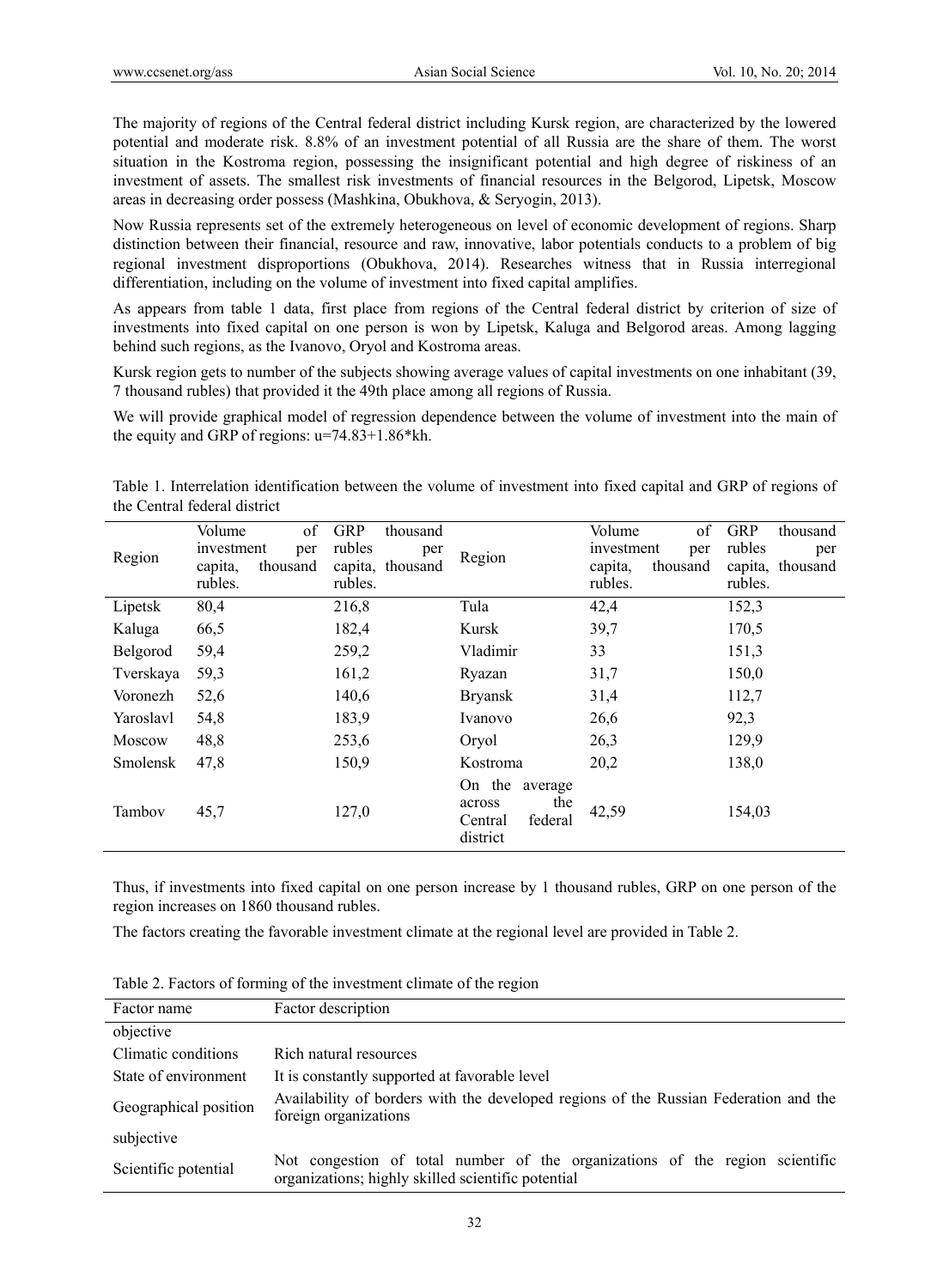| Factor name                           | Factor description                                                                                                                                                                                                                                                               |
|---------------------------------------|----------------------------------------------------------------------------------------------------------------------------------------------------------------------------------------------------------------------------------------------------------------------------------|
| Economic situation                    | High degree of development of the economic relations; diversification of an economic<br>environment; availability economically independent financial market and market of<br>investment services; acceptable rates of export and import duties; positive currency rate<br>policy |
| Legislative<br>and<br>regulatory base | Stable legal regime; tough regulation of the relations of property; legislative fixing of<br>tax privileges for support of investing activities; availability of the mechanism of work<br>with city investment projects                                                          |
| Construction base                     | Availability of economically independent markets of construction products,<br>construction works and services; the increased capacities of the construction<br>organizations and the entities                                                                                    |
| Factor rick                           | The state guarantees of protection of the Russian and foreign investors from<br>non-commercial risks; low risks of implementation of investing activities                                                                                                                        |
| Manpower                              | Low share of the population of retirement age; common regional data on availability of<br>various categories of a manpower                                                                                                                                                       |
| Social infrastructure                 | Large Russian and foreign consulting and auditing organizations, institutional investors;<br>the developed export system; availability of public information about the investment<br>project, investors in the region                                                            |

Experts of Institute of the German economy gave an assessment to the factors influencing the investment climate in Russia, on four-point system (Table 3). These indicators are actual and today (Mashkina, Obukhova, & Seryogin, 2013).

Table 3. The factors which are adversely influencing the investment climate of Russia

| Factors                                             | Points |
|-----------------------------------------------------|--------|
| Instability of the legislation                      | 3,12   |
| Excessive taxation                                  | 2,92   |
| Crime and corruption                                | 2,82   |
| High rate of inflation                              | 2,77   |
| Insufficient purchasing power of the population     | 2,74   |
| High custom duties                                  | 2,69   |
| Bureaucracy and incompetence of local authorities   | 2,65   |
| Non-payments of partners in business                | 2,65   |
| Insufficient insurance guarantees of the state      | 2,31   |
| Backwardness of infrastructure                      | 2,28   |
| Limitation of services of local banks               | 2,27   |
| Shortage of reliable partners                       | 1,99   |
| Lack of market information                          | 1,84   |
| Personnel problems                                  | 1,79   |
| Market monopolization of goods and services<br>1,46 |        |
| Shortage of production capacities<br>1,19           |        |

Instability of the legislation-3.12 has the greatest adverse impact on the investment climate of Russia; and the smallest influence-shortage of production capacities.

The risks assessment for investors the western top managers working in Russia, is given in Table 4.

From the table follows that in Russia arbitrary behavior of bureaucracy and corruption-4,3 has the appreciation of risk factor; and the lowest-risk of change of the legislation-1,8.

The analysis of long-term communication of parameters of investment appeal of the region with real indicators of its social and economic development allows estimating, how correctly the management of the region understands and implements priorities of the development.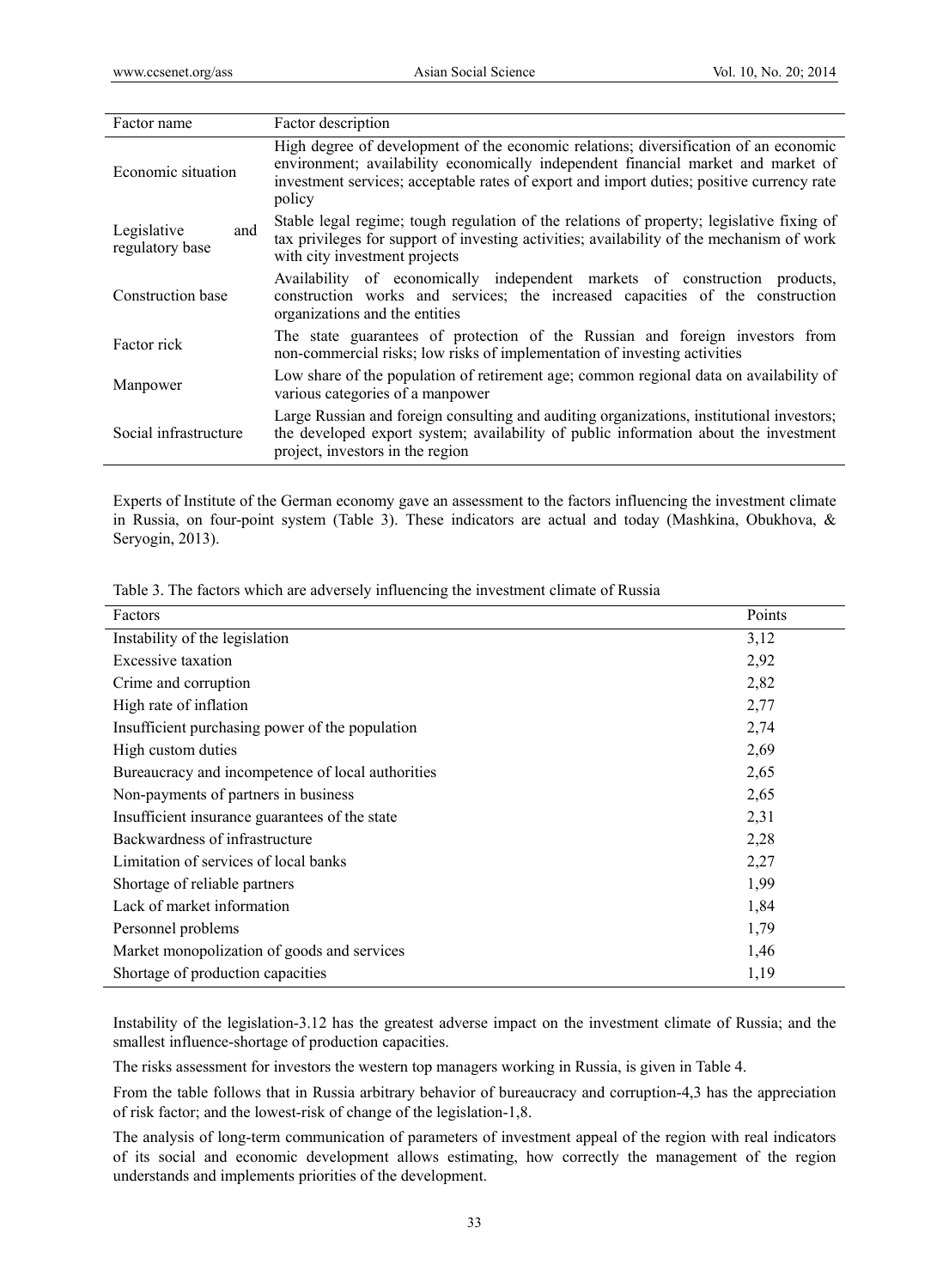| Table 4. Assessment of risk factors in Russia |  |
|-----------------------------------------------|--|
|-----------------------------------------------|--|

| Risk factors                                                                                                   | Point |
|----------------------------------------------------------------------------------------------------------------|-------|
| Arbitrary behavior of bureaucracy and corruption                                                               |       |
| The unethical competition, use of openings in laws, application of communications with officials, black<br>PR. |       |
| Risk of loss of property, opportunity to lose the assets on formally legal cause                               | 3,7   |
| Managers ignore the rights of investors                                                                        |       |
| Opaque finance                                                                                                 |       |
| Risk of change of the legislation                                                                              |       |
| Inefficient management, obsolete methods of management, lack of know                                           |       |

Estimating investment appeal, it is necessary to consider the obvious fact of the certain contradictions characterizing as system of factors and indicators of the investment climate of the region, and this system in the relation to other purposes and priorities of social and economic development of the region. So, investor attracts the low pay level of work, but low compensation is at the same time and low growth rates of level of living and purchasing power of the population, and also a potential source of social tension that is negative for the investors, especially assuming to implement the products in the region.

# **4. Discussion**

The condition of the investment climate is one of the most important indicators of an economic situation and prospects of development of the country and any it's region. Vigorous investing activities-a stimulator of economic growth, a basis of lifting of national economy (region), its power and welfare. Among domestic economists there are some treatments of the concept "investment climate".

Bocharov V. P. under the investment climate of the specific subject of economy (the organization, the region, the countries, etc.) understands set of characteristic factors for each district (political, economic, legal, social, etc.), determining opportunities and incentives to implementation of productive investments (Bocharov, 2010).

Deev A. K. implies by the investment climate generalized and, as a rule, quantitatively expressed characteristic of set of the social, economic, organizational, legal, political, ethno cultural and other prerequisites predetermining appeal of investment in this or that economic system-national economy, the region, corporation (Deyev, 2010).

According to data of the World Bank, the investment climate represents set of characteristic factors for each district, the companies determining opportunity and creating at them incentives to implementation of productive investments, creation of workplaces and an expansion of activities.

In scientific literature there was also a concept "regional investment climate". It represents system of the social and economic relations which are creating under the influence of a wide range of interconnected processes on macro-micro and actually regional levels of management and creating prerequisites for emergence of steady investment motivations.

Thus, the majority of economists in principle equally treat content of this concept, but in case of a specification of its structure, techniques of an assessment of opinion disperse.

As components of the favorable investment climate or investment appeal of the country (region) allocate two main characteristics: objective opportunities of the region-an investment potential and conditions of activities of the investor-investment risk.

The investment potential is understood as the greatest possible amount of means which can be used for investments. The cumulative investment potential consists of eight private potentials, each of which in turn is characterized by the whole group of indicators (Drozdova, 2012):

- resource and raw, calculated on the basis of the weighted average security of the territory of the region with balance sheet inventories of the major types of natural resources;

- labor, for calculation of which data on the number of economically active population and its educational level are used;

- production, representing cumulative result of economic activity in the region or estimated through system of quantitative and qualitative indexes of size and structure of the fixed productive capital in region economy;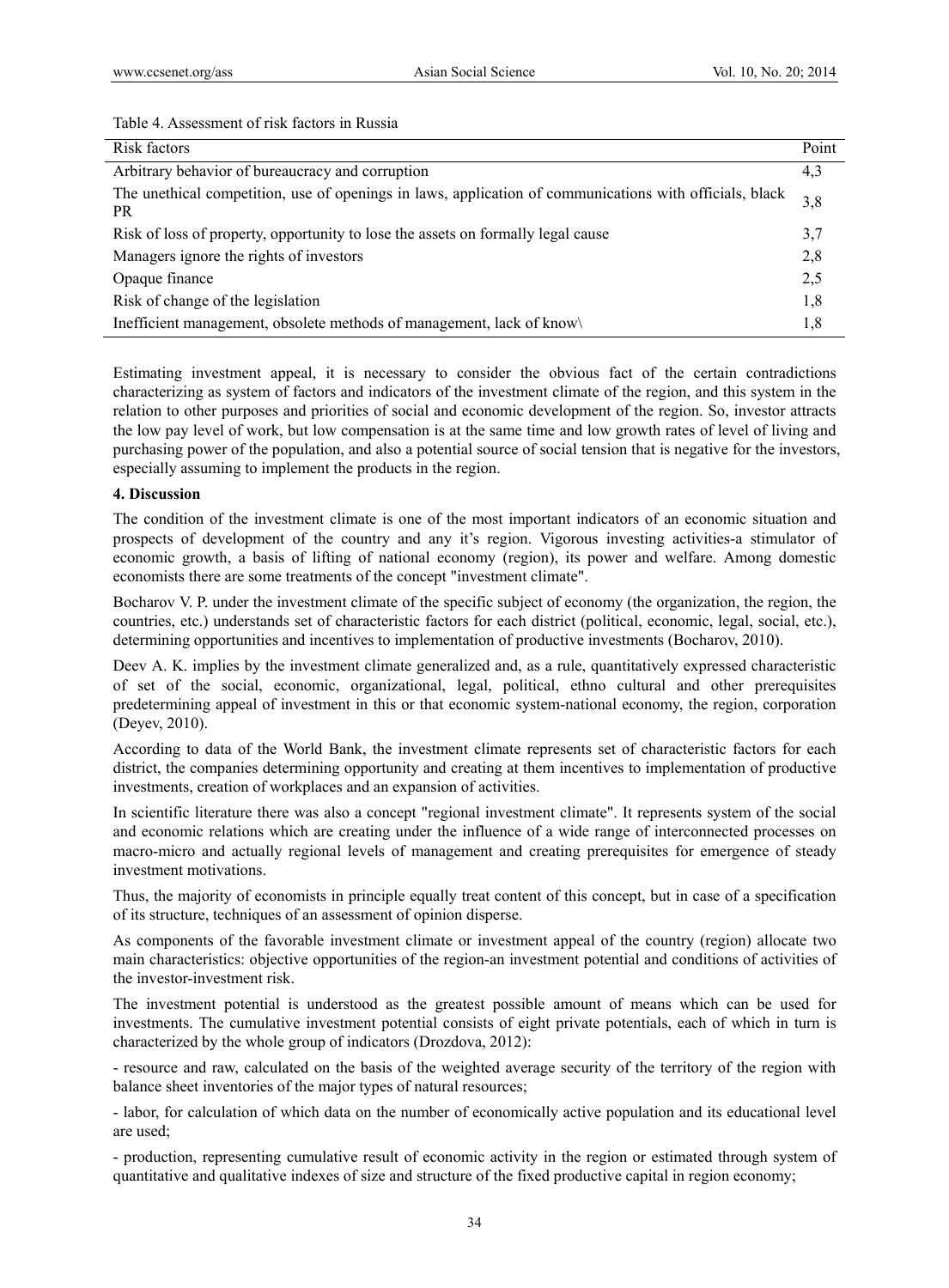- innovative (a complex assessment of amounts and results of scientific and technical activities in the region);
- institutional (extent of development of leading institutes of market economy in the region);
- infrastructure (assessment of an infrastructure saturation of the region and its general transport availability);
- the consumer potential estimated as cumulative purchasing power of the population of the region;

- financial and credit, expressed by total amount tax and others cash receipt in the budget system of the country from the territory of this region, and also cumulative resources of regional institutes of a bank credit system, annual crediting amount, including the issued long-term loans to the entities.

Limited possibility of investment can be connected with specifics of national and territorial education.

The investment risk characterizes probability of losses of investments and the income from them. It shows why doesn't follow (or it is necessary) to invest in this entity, an industry, the region or the country. The risk sums up rules of the game in the investment market. Degree of investment risk depends on a political, social, economic, ecological, criminal situation. The following types of risk are calculated (Igonina, 2010):

- economic (tendencies in economic development of the region);
- financial (degree of balance of the regional budget and finance of the entities);
- political (distribution of political sympathies of the population);
- social (level of social tension);
- ecological (environmental pollution level, including radiation);
- criminal (a crime rate in the region);
- legislative (legal conditions of investment to these or those spheres or industries).

According to empirical researches, for the investor the most significant are the consumer potential and legislative risk while the environmental risk and resource potential are least significant in case of a choice of a place of investment.

The investment climate usually is characterized by a combination of investment appeal and investment activity which correlates, that is investment appeal-the generalized factor of signs, and investment activity-result dependent on it. High level of correlation of the current investment appeal of regions with the current investment economic activity gives the chance to determine perspective investment activity (Igonina, 2010). According to the Russian scientists, favorable it is considered the climate promoting vigorous activity of investors, stimulating capital inflow. The adverse climate increases risk for investors that conducts to a flight of capital and attenuation of investing activities.

Studying of domestic and foreign experience of the analysis of the investment climate shows that in it a number of provisions, especially important for understanding of regularities of forming of the investment climate of the country often aren't considered:

The investment climate of the country and regions is considered, as a rule, from a line item of the abstract strategic investor aiming only at the maximum profit earning (income). But the equity happens different (industrial, trade, loan, joint-stock) as investments, and investors pursue various, it is often essential not the coincident purposes. For example, the lending capital is oriented to a profit maximum in a short period. The industrial capital first of all implemented in the form of direct investments, along with profit aims at steady influence on activities of the entity, corporation, the region that predetermines desire of the investor to establish the long-term relations with an investment object, to participate in decision making process and in strategic enterprise management. For the sake of the last purpose the investor is ready to be reconciled with some decrease in profitability of investment in short-term prospect (Minakova & Prasolov, 2010).

The receiver of investments and the investor also pursue, as a rule, various aims. The receiver of investments, especially in the conditions of economy of transitional type, aims to solve a complex of technical and economic tasks of development of specific production and the specific territory in case of a minimum of raised funds; the investor-to take in the long term a maximum of profit and to be fixed in the relevant markets for the long period. Therefore, the investment climate shall consider balance of interests of the parties that shall be reflected and in system of its indicators (Deyev, 2010).

Now constantly the importance of an innovative component of the investment climate increases. Combination of investments to innovations especially actually in case of investment attraction to the sphere of innovative entrepreneurship. It causes special requirements to the investment climate, its components, the specific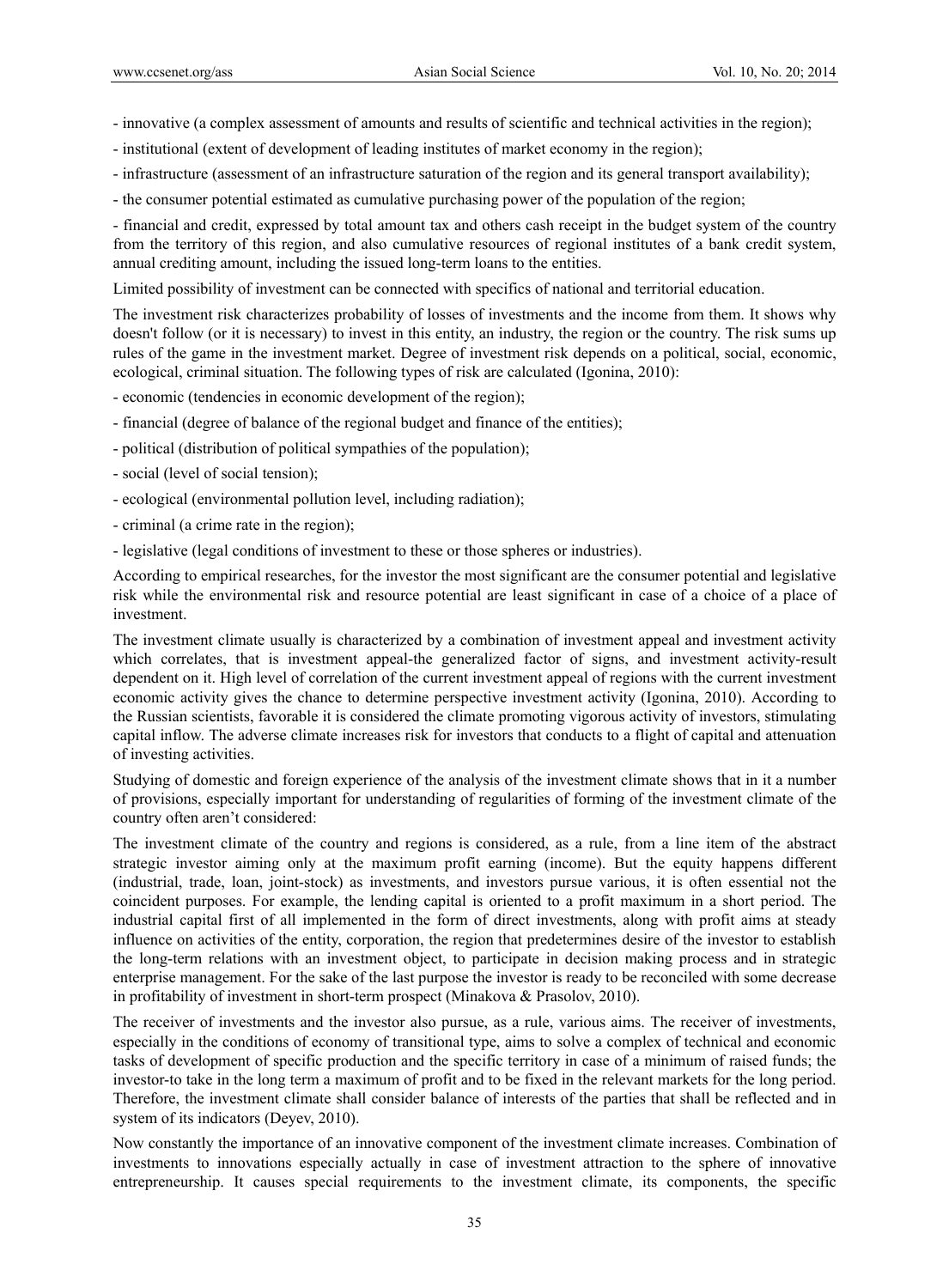mechanism (institutes) of investment.

Increasing value social components of modern economic growth requires consideration and an assessment of usefulness of the investment climate from the point of view of opportunity and need of the decision during implementation of investments of a wide range of social tasks (employment, increase of a standard of living and so forth). Attracted investments shall be coordinated to development of a human capital, growth of qualification of workers that it is necessary to consider in case of creation of the corresponding investment climate of the country or its region.

The complex assessment of the investment climate shall witness that attraction of additional investments into the country or the specific region doesn't violate basic conditions of economic stability and economic safety of economic systems, for example, in respect of avoidance of excessive degree of dependence of the country recipient from foreign investors and other partners in the key directions of scientific and technical developments and other (Zubchenko, 2009).

Thus, investment the climate represents set of characteristic factors for each district, determining opportunities and incentives to implementation of productive investments. Allocate two main characteristics: investment potential (the greatest possible amount of means which can be used for investments) and investment risk.

#### **5. Conclusion**

On the basis of the carried-out theoretical and applied analysis of the investment climate of Russia and its regions it is possible to draw the following conclusions.

The investment climate represents set of characteristic factors for each district, the companies determining opportunity and creating at them incentives to implementation of productive investments, creation of workplaces and an expansion of activities. As components of the favorable investment climate or investment appeal of the country (region) allocate two main characteristics: investment potential (the greatest possible amount of means which can be used for investments) and investment risk (probability of losses of investments and the income from them).

Now Russia represents set of the extremely heterogeneous on level of economic development of regions. Sharp distinction between their financial, resource and raw, innovative, labor potentials conducts to a problem of big regional investment disproportions (Osipov, 2008). Researches witness that in Russia interregional differentiation, including on the volume of investment into fixed capital amplifies.

The carried-out analysis allows offering the following recommendations for improvement of the investment climate (Obukhova, 2014):

1) For the purpose of stimulation of attraction of domestic and foreign investments in the region the following forms of the state support of investors are provided:

- most favored nation treatment creation;

- provision to investors of the tax privileges which don't have individual nature;

2) Reasonable establishment not only legal, but also several organizational measures of the state support which are including:

- implementation of system of informing of potential investors, including foreign, about policy of the region on investment attraction;

- creation of information and analytical and advice centers concerning investment attraction, the rating agencies estimating creditworthiness and performing the publication of rating estimates of subjects of investing activities.

3) Providing legal, organizational, property, financial, information and other guarantees. Them treat:

- providing the equal rights in case of implementation of investing activities;

- guarantees from illegal actions (failure to act) of public authorities and the appeal right judicially any decisions, actions (failure to act) of public authorities;

- investment insurance;

- for foreign investors-use guarantee in the territory of Russia and the translation out of limits of Russia of the income, profit and others of legally received amounts (Minakova & Prasolov, 2010).

Implementation of the listed measures will promote a full development of an investment potential of regions of the country.